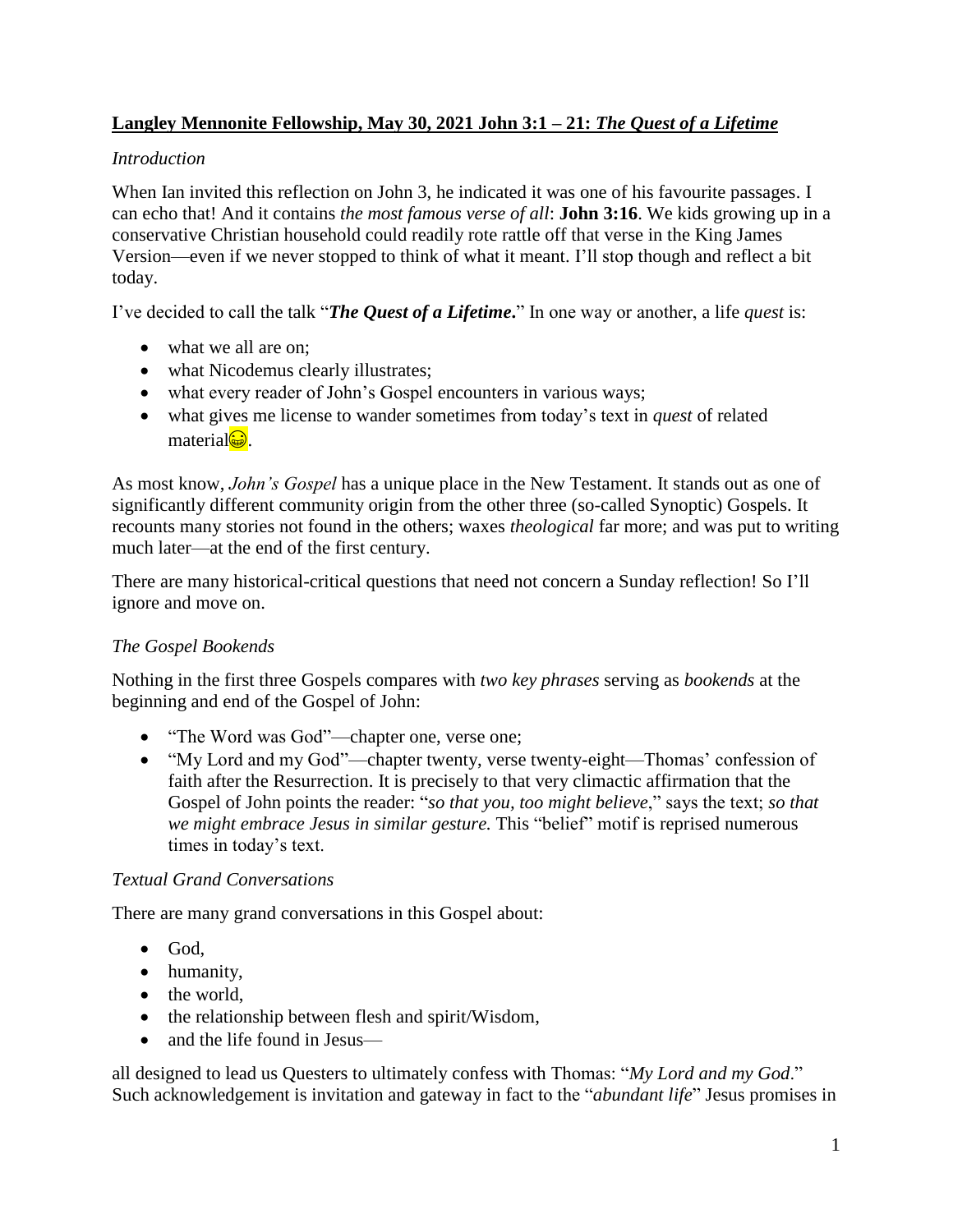chapter 10. And the *ethical agenda* of this abundant-life "confession/belief" is, simply put, "*love*."

# *Nicodemus*

The first part of the text read today (verses 1—12) is the story of one such *grand* conversation. There is a second part (verses 13—15) consisting of a brief clarification by Jesus—with or without Nicodemus still present. (The text does not indicate.) The concluding part (verses 16— 21) is further explanation, this time by the narrator. And "*belief*" arises repeatedly in the second and third sections, with John 3:16 a kind of crescendo.

**Nicodemus** is introduced to us here for the first time in John. Both he and the reader are intrigued by this highly unusual itinerant preacher whom the former addresses respectfully as "Rabbi." By this time, the reader knows already more than Nicodemus, for John One in the first eighteen verses is theologically loaded with elevated claims about Jesus—that questing Nicodemus is not privy to.

### *Kitchener Story*

Esther and I began our marriage in 1977 by putting down roots for two years in Kitchener Ontario. I was on a two-year term there as a Volunteer Service worker (VSer back then) with Mennonite Central Committee. Esther found work as nurse therapist on a Child Abuse Team with The Children's Aid Society. Our eldest son was born there.

I was on a personal quest of learning how to apply love of neighbour and enemies. MCC proved to be excellent inspiration, model and teacher. Still is!

We joined a Mennonite House Church and became part of a study group. A series of articles about Jesus had just been published by the *Mennonite Reporter*, precursor to *Canadian Mennonite*. I knew the Editor. We also knew the author of the articles: one of the House Church leaders, who taught at (Mennonite) Conrad Grebel College, part of the University of Waterloo. Among other points, the articles disputed the divinity of Christ and the Trinity, explaining that some early Anabaptists embraced 16<sup>th</sup>-century *Socinianism* (you can look that up!) with a similar understanding about Jesus.

Esther and I, recent graduates of Regent College, an evangelical seminary and part of UBC, discovered that most in our study group did not like the exalted language about Jesus. The Editor agreed with the prof.

I, *puzzled*, had a separate long face-to-face discussion with each.

*First segue:* This was how Nicodemus in his quest felt approaching Jesus: *puzzled*—and needed the cover of darkness to avoid detection, given his position as a leader of the Pharisees; and Jesus' critique of same. (I'll complete our Kitchener story later, including a *second segue*.)

### *Kingdom of God Theme*

Several themes from the chapter One Prologue are furthered and clarified in the exchange with Nicodemus:

• Spiritual birth;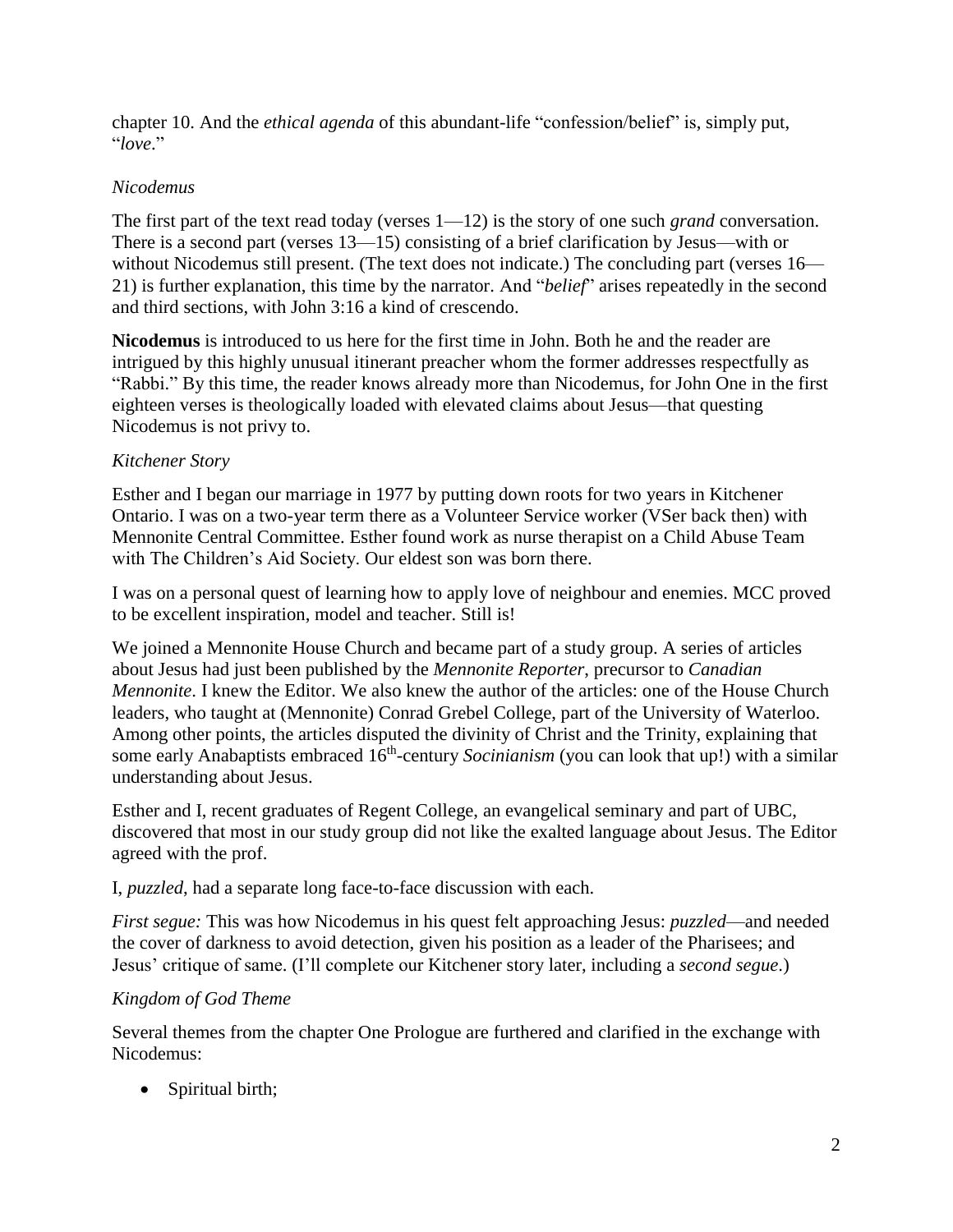- Life;
- The world;
- Belief;
- Light.

One further *mention*, raised many times more often in the other Gospels, is: *The Kingdom of God.* But the term is only found here in chapter 3. Yet Jesus as one's *personal* "King" is affirmed far more frequently throughout John than in the other Gospels. This seems in keeping with the *directly personal tone* of John's Gospel: we are invited to make Jesus *our King* and *our Lord* not unlike elsewhere seeing God's *Kingdom Come* working as leaven giving rise to a loaf; looking like lost sheep that are found; or a vineyard handed to others when the first stewards initially rejected the Owner's Son. Jesus in John, in counterpoint to the other Gospels is *that Bread; our Shepherd; the True Vine.*

While *King/Lord* and *Kingdom* are strange terms to us, there are no easy one-word alternative translations. They point to: *deliberate invitation to Jesus to exercise power over our lives.* 

But when in the Gospel of John these terms are fed through the Supreme Filter of *Love*—local *singer/songwriter/spiritual director Cathy Hardy's favourite word for God*—Jesus offers nonetheless a uniquely—*heavenly* as it were— "power over" relationship option that runs contrary to all other harmful cultural norms, as addressed for instance in MCC's End Abuse Program that Esther and I are happily part of. Jesus in fact models this radically inverted "*power over*" dynamic by picking up basin and towel and washing his disciples' feet, saying in chapter 13:

*"Do you understand what I have done for you?" . . . [13](http://biblehub.com/john/13-13.htm)"You call me 'Teacher' and 'Lord,' and rightly so, for that is what I am. [14](http://biblehub.com/john/13-14.htm)Now that I, your Lord and Teacher, have washed your feet, you also should wash one another's feet. [15](http://biblehub.com/john/13-15.htm)I have set you an example that you should do as I have done for you.*

This kind of *alternative Kingdom living* becomes even more explicit in chapter 17, with Jesus saying what his command is:

*[9](http://biblehub.com/john/15-9.htm)"As the Father has loved me, so have I loved you. Now remain in my love. [10](http://biblehub.com/john/15-10.htm)If you keep my commands, you will remain in my love, just as I have kept my Father's commands and remain in his love.*

*…*

*[15](http://biblehub.com/john/15-15.htm)I no longer call you servants, because a servant does not know his master's business. Instead, I have called you friends, for everything that I learned from my Father I have made known to you.*

*…*

*[17](http://biblehub.com/john/15-17.htm)This is my command: Love each other.*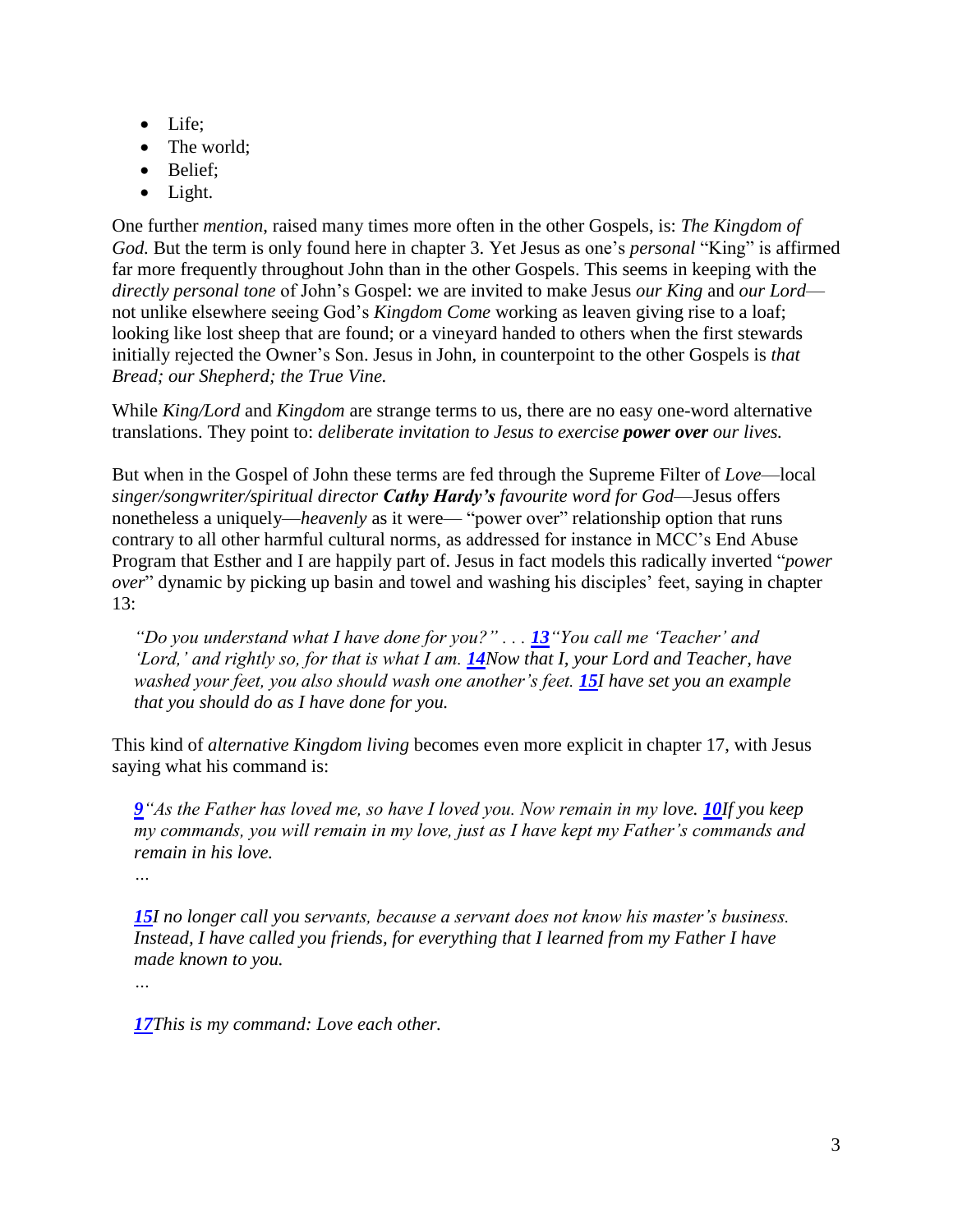So when in John's Prologue we read that the *Word was God*, and at the end we encounter Thomas' exclamation to Jesus, M*y Lord and my God*, we come to understand unmistakably the evangelist's aim in writing the Gospel, in his words:

*But these are written that you may believe that Jesus is the Messiah, the Son of God, and that by believing you may have life in his name* (20:29)*.*

And the ethical dimension of "*believing*" throughout John's Gospel is *love*.

*This then is the high point of Nicodemus', of the reader's, of our quest.*

### *Kitchener Story Continued*

When way back in 1977 I asked my two discussion partners about the above-said structure of John's Gospel, with the two bookends framing the narrative, they gave me in response a new religious term: *appropriate*. They indicated:

Just as no one fully *appropriates* Scripture, so we choose not to *appropriate* that message in John's Gospel.

Fair enough. We also made consequently a choice: to leave the House Church—but remain friends. *We simply sought something more satisfying from the Great Tradition than post-Enlightenment scepticism.* We continued our quest, as our friends continued theirs.

#### *Trinity*



*Second segue*: To be sure though, there is no full articulation of the Trinity in the Christian Scriptures. That took centuries to hammer out, and the story sadly was not always one of loving enlightened good-will. But when the great iconographer **Andrei Rubley** in the  $15<sup>th</sup>$  century was commissioned to paint an icon of the Trinity, he created the greatest masterpiece ever of Russian iconography, dubbed simply: *The Trinity*.

*The Trinity* depicts the three angels who visited Abraham at the Oak of Mamre (Genesis 18), and the painting is full of symbolism. At the time of Rublev, *the Holy Trinity was seen to be the very essence of spiritual unity, peace, harmony, mutual love and humility*.

It is the story of Abraham on his faith quest of the Promised Land, who in a fully vulnerable gesture of hospitality welcomes three

mysterious Strangers—a trinity of "angels unawares" so dubbed in the *Book of Hebrews*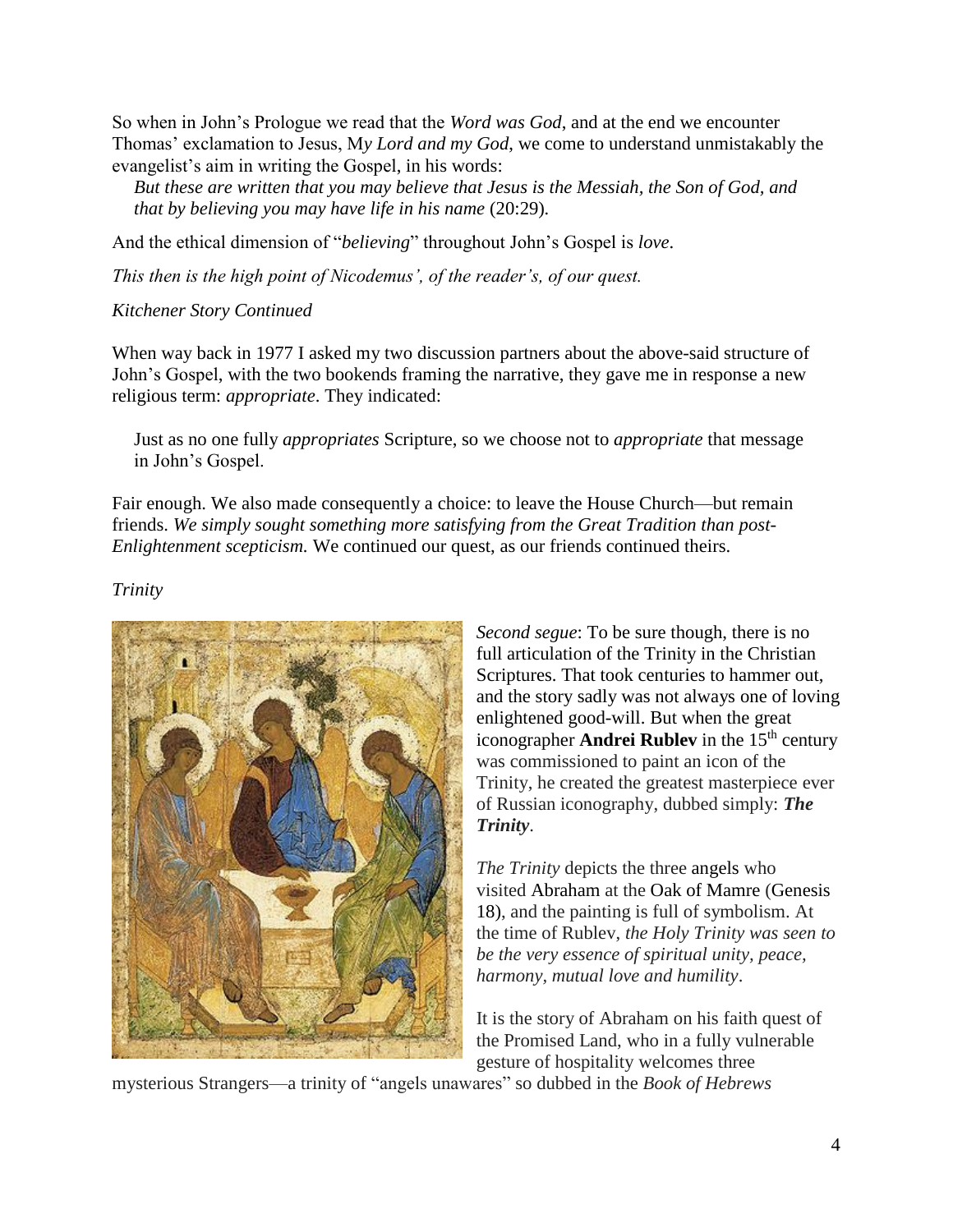(13:2)—striding across the desert. But they could just as well have been enemies out to plunder, rape and murder.

Abraham's fateful—*faith-full*—choice to offer hospitality, however, became *the widely recognized founding moment of the three Great Abrahamic Faiths: Judaism; Christianity; and Islam.* It was all-together an intuitive act of risky faith.

Now, if *mutual loving hospitality* according to Rublev is the very essence of the Trinity, supremely to be imitated by us, *then I'm all in!*

Or if in our humanly *bearing God's image* we are urged to *love* neighbour and enemies *as being our very selves* ("*Love your neighbour as [*being*] yourselves,*" right?—the Hebrew original meaning in Leviticus 19:18), why then we discover, joyously, that we are invited as it were to join in the never-ending Love-Dance of the Trinity. This links in turn all who accept the summons to the *grandest Communal Line Dance in history*, stretching back through the mists of time all the way to Abraham and his monumental original act of chancy hospitality faith. In joining that "great cloud of witnesses," *we ideally become collectively in effect the fourth dancing "partner" of the Trinity*—with due apologies to mathematicians—but as indeed some theologians imaginatively suggest!

So whatever Nicodemus was about in his late-night quest, we the readers reflecting on it are richly rewarded for that encounter's inclusion in this Gospel. *We* for sure get more than *he* bargained for! Then again, as in all encounters with *God in Christ*—John's and Thomas' *Word become flesh—*we invariably too may get more than counted on as we continue on our own questing-faith journey . . .

Or did you anticipate a reflection on the Trinity from today's lectionary reading? . . . Neither did I . . . *Interestingly, in the Western Church calendar, today is in fact Trinity Sunday—first Sunday after Pentecost.*

And we wonder, as Jesus intimates, if Nicodemus understood *anything Trinitarian* or otherwise spiritual of the great Abrahamic hospitality-to-neighbours-strangers-and-enemies faith story that began at the Oak of Mamre? It seems he came—and left—puzzled and confused . . .

It was later however by his intervention together with Joseph of Arimethea's tomb that the crucified body of Jesus was received and laid to rest with enormously costly seventy-five pounds of burial spices and ointments—at Nicodemus' expense. And with that, one surmises that he too puzzled his personal quest through to eventual reception of Jesus as Lord and King . . . And with that committal to acts of love in imitation—even showing *post mortem* hospitality to Jesus executed as an enemy of the Sanhedrin to which Nicodemus belonged, and of Rome—a highly risky faith action.

### *Conclusion: John 3:16*

In conclusion, honourable mention is due of that most famous biblical verse, John 3:16—one I at least no longer rattle off unthinkingly. It compresses in a nutshell what *Ultimate Love does* and